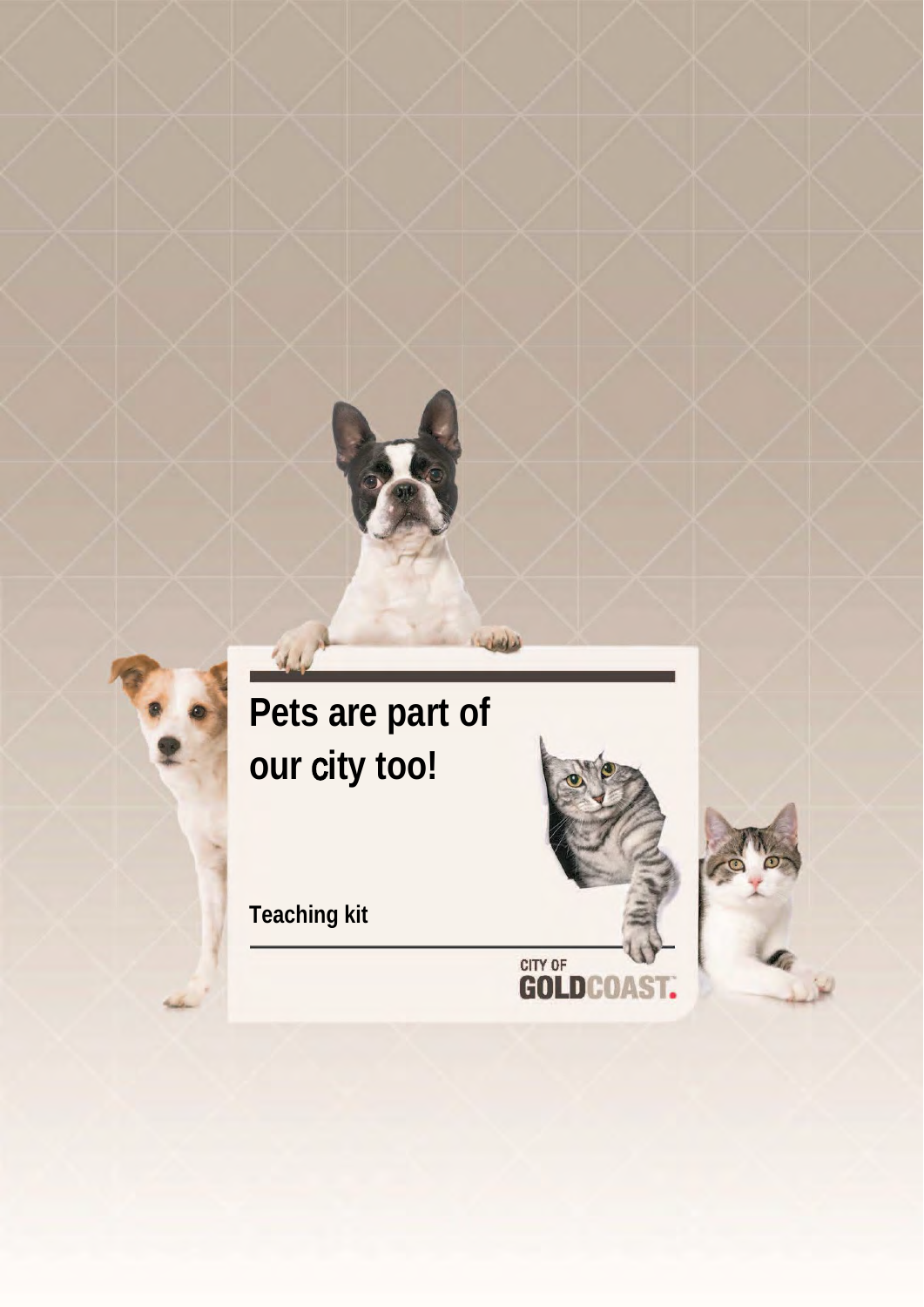# **Teacher information**

### **Aim**

City of Gold Coast (City) recognises that companion animals play an important role in today's society. However, pets that are not managed responsibly can have negative impacts on community safety, animal welfare and the environment.

The *Pets are part of our city too!* program has been designed to build understanding of how to interact safely with pets and the importance of responsible pet ownership, reducing negative impacts not just to the lives of the animals, but also those of their neighbours, the community and our environment.

## **Learning outcomes**

- Identify and read common pet body language in order to develop an appreciation and understanding of how to behave appropriately and safely around them.
- Understand important pet owner responsibilities and rules, and the connection to the health of the community and environment.
- Understand the importance of choosing an appropriate pet, general welfare and husbandry requirements.
- Discover the City's role in managing responsible pet ownership and animal welfare.

## **Overview**

The learning activities introduce important pet owner responsibilities and rules and the connection to the health of the community, its pets and the environment and the City's role in reducing the impacts of pets in our city.

## **Using this kit**

This program is flexible and has been designed in a way which allows the teacher to choose activities best suited to the learning context.

Where possible, resources have been provided to complement the suggested learning activities.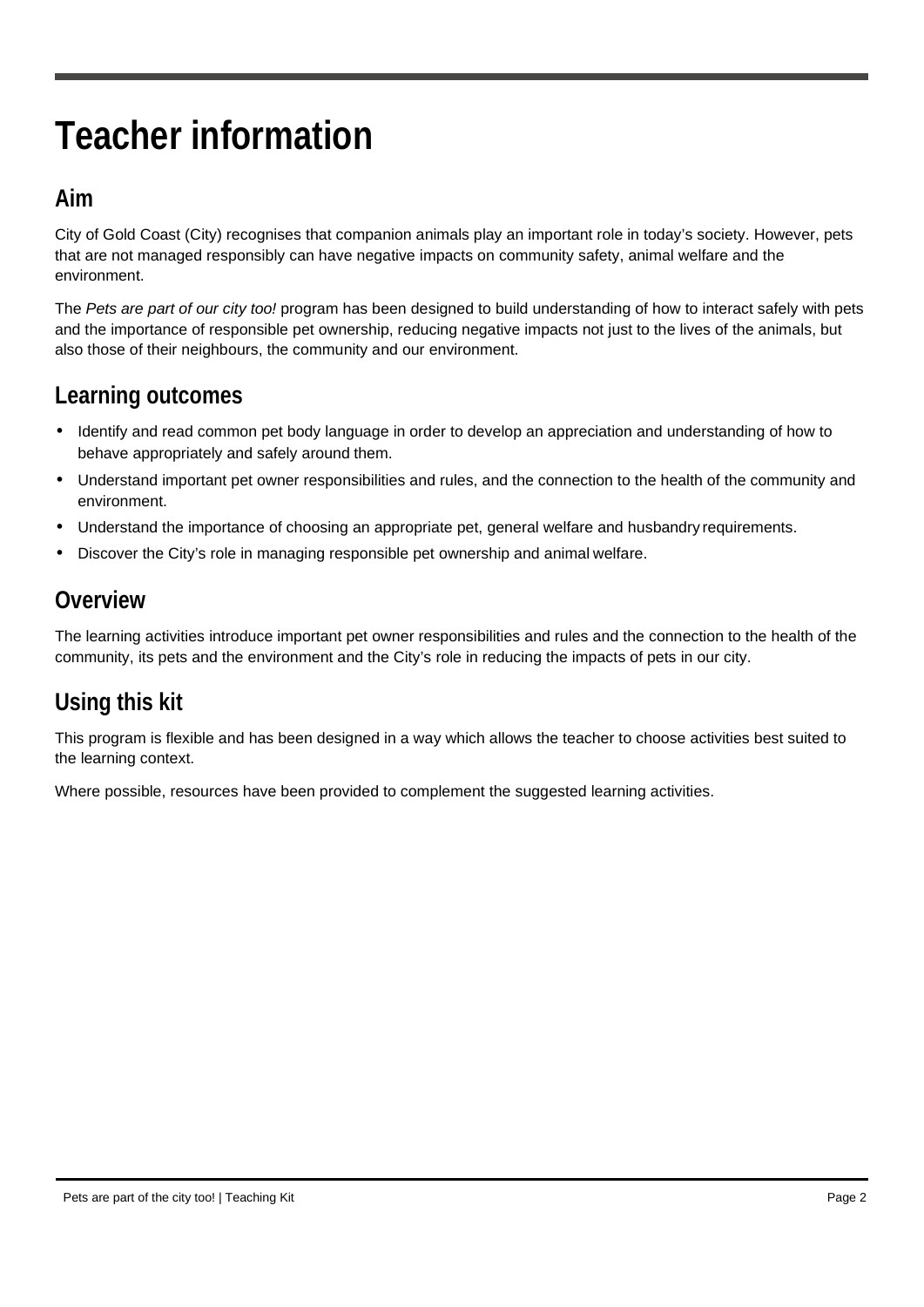

## **Pat and play safely**

- Pets teach responsibility. Children learn about the requirements of a living being such as food, water andexercise.
- Pets aid childhood development. Pets help children develop nurturing and social skills. Developing positive feelings about pets can aid self-esteem and help children develop verbal communication and compassion.
- Pets are a friend to children. Children turn to pets when they need a friend, confidante or protector. Children often refer to their family pet as their 'best friend' as pets do not judge children or get angry at them, children often trust them with their secrets and private thoughts.
- Pets teach life lessons. Pets are often the first experience a child has with death and grieving.
- Pets are fun. Pets provide unconditional love and affection. Children can participate in safe games with their pets and those who participate in walking/exercising the family dog have the added benefit of extra physicalactivity.

Unfortunately, not all childhood experiences with pets are positive ones. Each year in Queensland, about 1200 children receive dog bite injuries requiring hospital treatment (*Kidsafe Qld Inc*).

Young children are at greatest risk of hospitalisation from dog attacks. Injuries often occur because children do not know how to behave around dogs and dogs do not know how to behave around children. More than 80% of these dog attacks happen in the family home or that of a family member or friend. It is also important to note that children are most often bitten by their own dog or one known to them.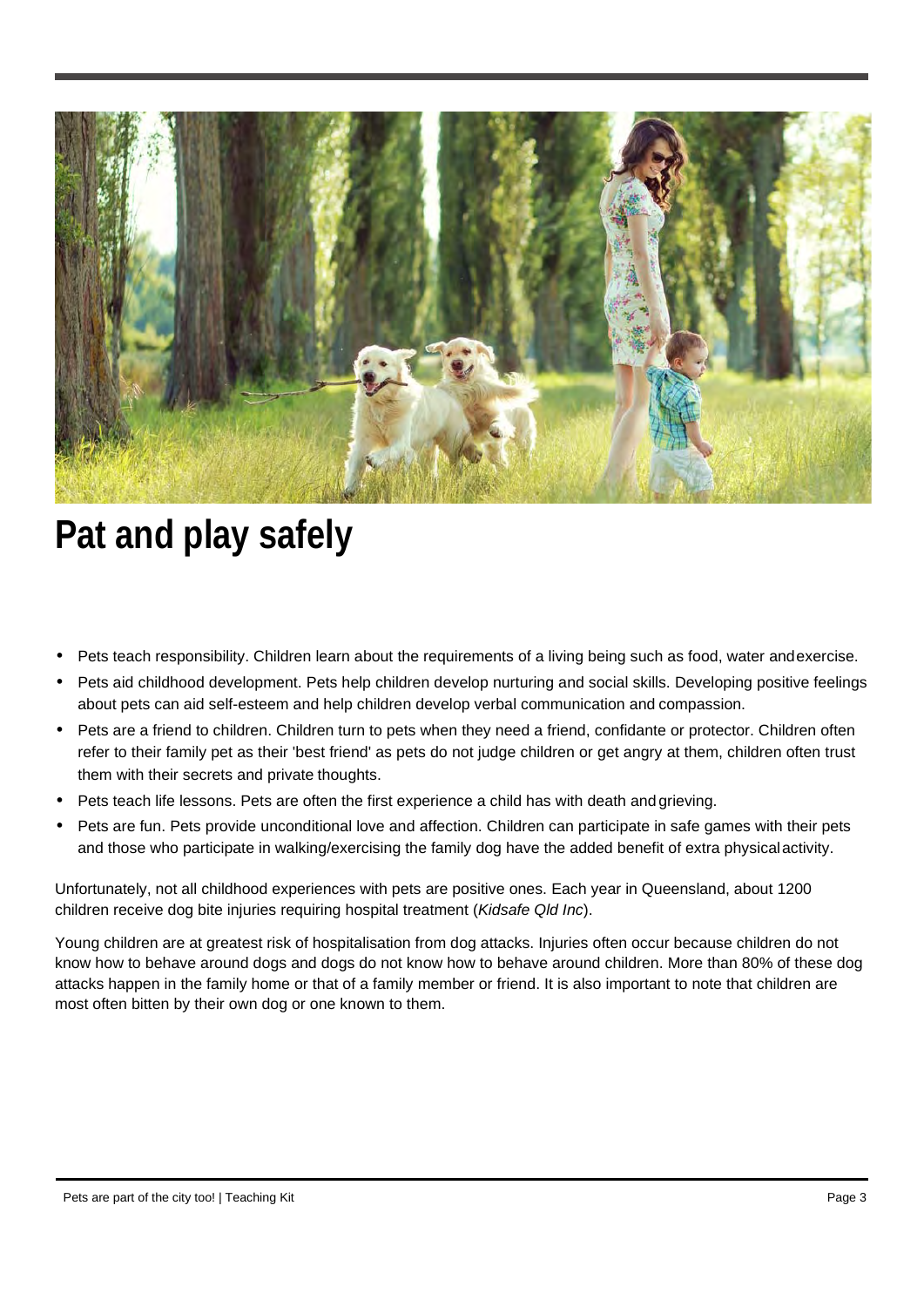## **Avoid risks with pets**

#### **Supervise or separate**

Children do not have the ability to read the warning signs your pet may be displaying. Actively supervising all interaction between your child and pet, and ensuring that they are securely separated at all other times, are the keys to minimising the risk of an incident.

All pets have the potential to cause harm, so you can never assume a particular pet is good with kids. Even if a pet is great with kids and has never shown aggression, why take a chance? All interaction between young children and pets should be actively supervised. This means that you are in a position to engage and intervene at all times.

If you can't actively supervise, make sure that there are pet and child free zones both inside and outdoors. Make sure the areas are secure to avoid any unplanned interaction. It is also important that extended family and visitors are vigilant in following the 'supervise or separate' rule.

#### **Zoonoses**

Zoonoses are a range of diseases which pets can pass onto humans. Worms, Ring Worm and Toxoplasmosis, in particular, relate to our children, pet dogs and cats.

Good hygiene practices, regular worming and flea treatment and keeping the environment free of cat and dog faeces will go long way to minimising the risk of these and other diseases being passed on.

#### **Pet Selection**

Deciding to become a pet owner requires careful thought and planning. Before you decide what type of pet you want, first ask yourself "Can I look after a pet properly?" If the answer is yes, the next step is to make the right choice of pet, based on your lifestyle and priorities. If you are part of a family, the decision to get a pet should be a combined one, as all family members will come into contact with the pet, and should be involved in looking after it.

## **Understanding dogs and cats**

Dogs and cats communicate with us using a range of facial characteristics, body positions and vocal sounds. It is important that these are looked at as a group rather than in isolation as they can be confusing. For example a wagging tail is usually associated with a happy dog yet the position of the tail and the way the tail is wagging may indicate fear or aggression. It is also important to understand that these are generalisations which may not be exhibited by all dogs and cats in similar situations.

Animals will tell you if it is uncomfortable in a situation with a child (or with you). As a parent and/or dog owner, it is up to you to educate yourself and children so that you all know what the dog might be feeling.

Learning about animal body language and developing empathy for animals is a great way to help improve the relationship with your pet.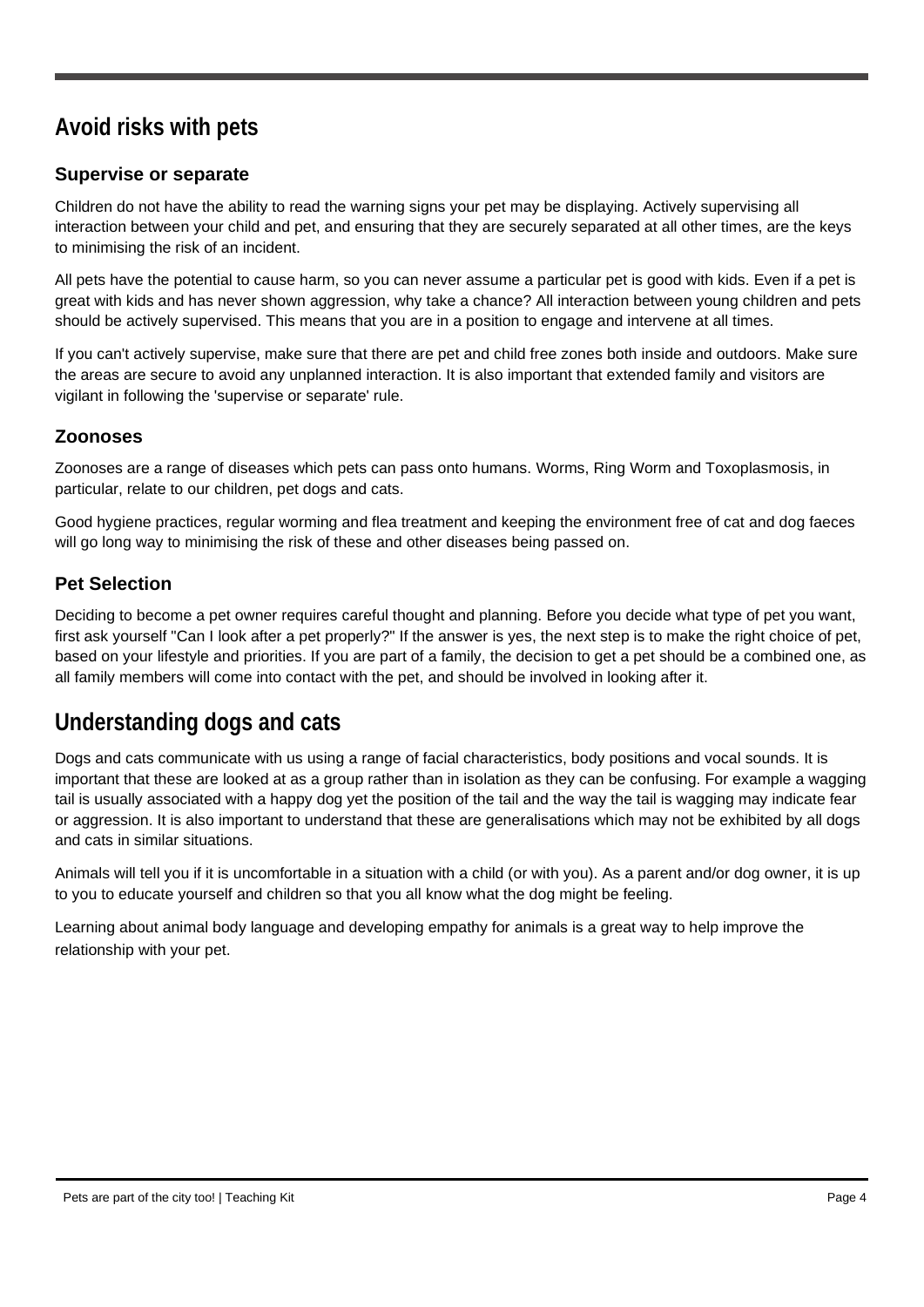#### **Animal body language**

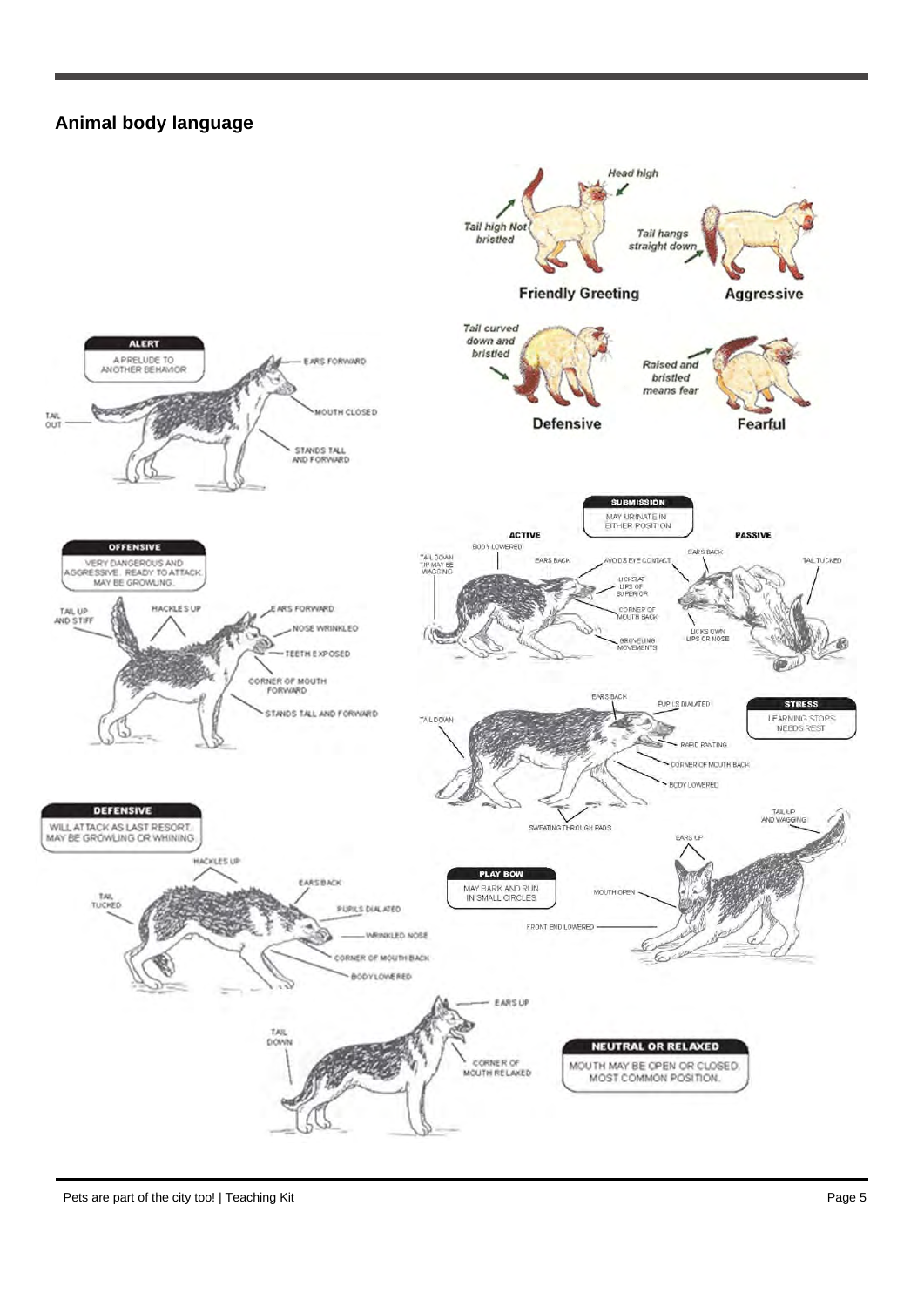### **Educate the family**

Pets and children do not innately know how to behave around each other. Toddlers therefore will often try to inappropriately interact with your pet. They tend to grab fur, pull ears and tails, and poke at eyes and noses. We must make sure that our children do not have the opportunity to do these types of things. Remember that our pets do not have the ability to tell children to stop and will react according to their instincts if they are feeling threatened or hurt i.e., bite. It is important to teach children how to safely and respectfully interact with pets.

#### **Teach children to be calm, respectful and gentle around dogs.** Never allow children to;

- play roughly
- tease, hurt or handle inappropriately
- grab around the neck

#### **Never approach a dog that is;**

- sleeping, eating or chewing a bone
- playing with its toys
- injured or sick
- on its bed or in its kennel
- in a car, or on the back of a ute
- tied up

#### **If approached by a dog;**

- stand very still and do not run, as the dog may chase
- be very quiet
- curl fingers and keep arms down by sides
- look away from the dog, not into its eyes
- wait for the dog to go away
- tell an adult what happened
- if knocked over, curl up into a ball and stay still and quiet
- once the dog has gone away, get up and walk away slowly.

#### **Teach children to always say: "May I please pat and play?"**

- ask parent/caregiver if they can pat the dog
- ask the owner if it is okay to pat the dog
- if the owner says yes, hold the back of your hand out with your fingers curled under
- allow the dog to sniff your hand
- if the dog backs away or is not interested, do not say hello
- if the dog sniffs your hand and does not back away or change its behaviour, pat it gently under the chin orchest
- do NOT pat the dog on the head or nose.
- squeeze, cuddle or kiss the pet
- wrestle on the floor/ground
- fighting or play fighting
- behind a fence or gate
- using the litter box or scratching pole
- with its puppies or kittens
- not with its owner and unfamiliar with you.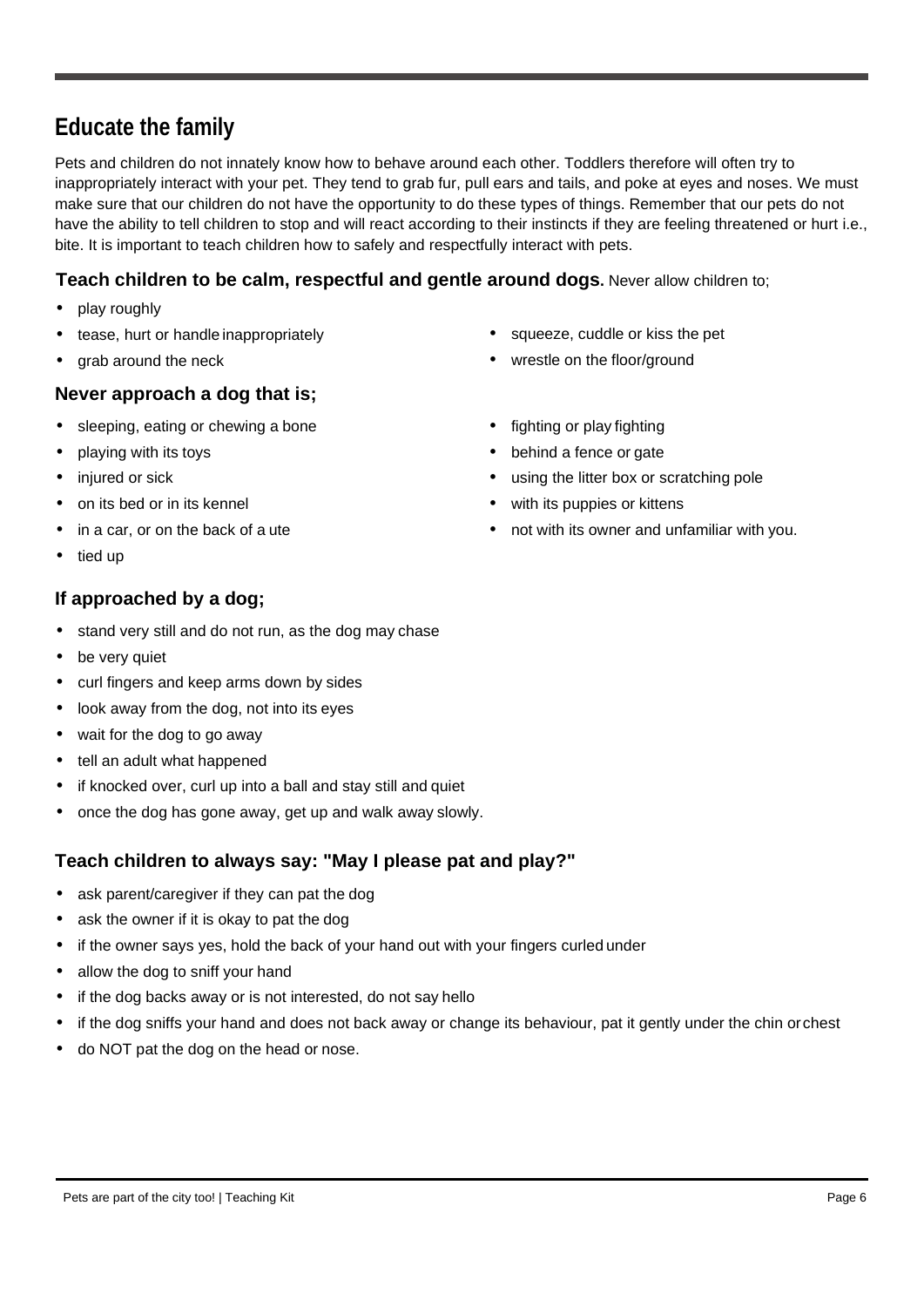

## **Pets are part of our city too!**

Owning pets can be a lot of fun, provide us with company, stress relief and unconditional love. Pet ownership also teaches children responsibility, and helps them develop their social and nurturing skills.

All animals and all pets have basic needs. As a responsible pet owner you need to be aware of these needs. You are responsible for their well-being and it is up to you to care for and look after your pet the same as you would a member of your family.

### **What do pets need?**

#### **Food**

Your pet needs food for energy. It is very important that your pet eats the right food and the right amounts of food. Too little or too much food or the wrong type of food can cause health problems for your pet.

Never feed your pet chocolate as this can make them very ill. If they accidentally eat a large amount of chocolate you should take them to your vet immediately.

#### **Water**

Just like humans, all animals need water to survive. It is very important that your pet has fresh clean water at all times. Your pet relies on you to provide clean drinking water each day. Always check to their bowl and never let it get empty.

#### **Shelter**

Pets need protection from the weather, especially if it is too hot or too cold. Some animals need protection from predators: they need a safe, comfortable place to feel protected and secure.

Pets are part of the city too! | Education Kit Page 7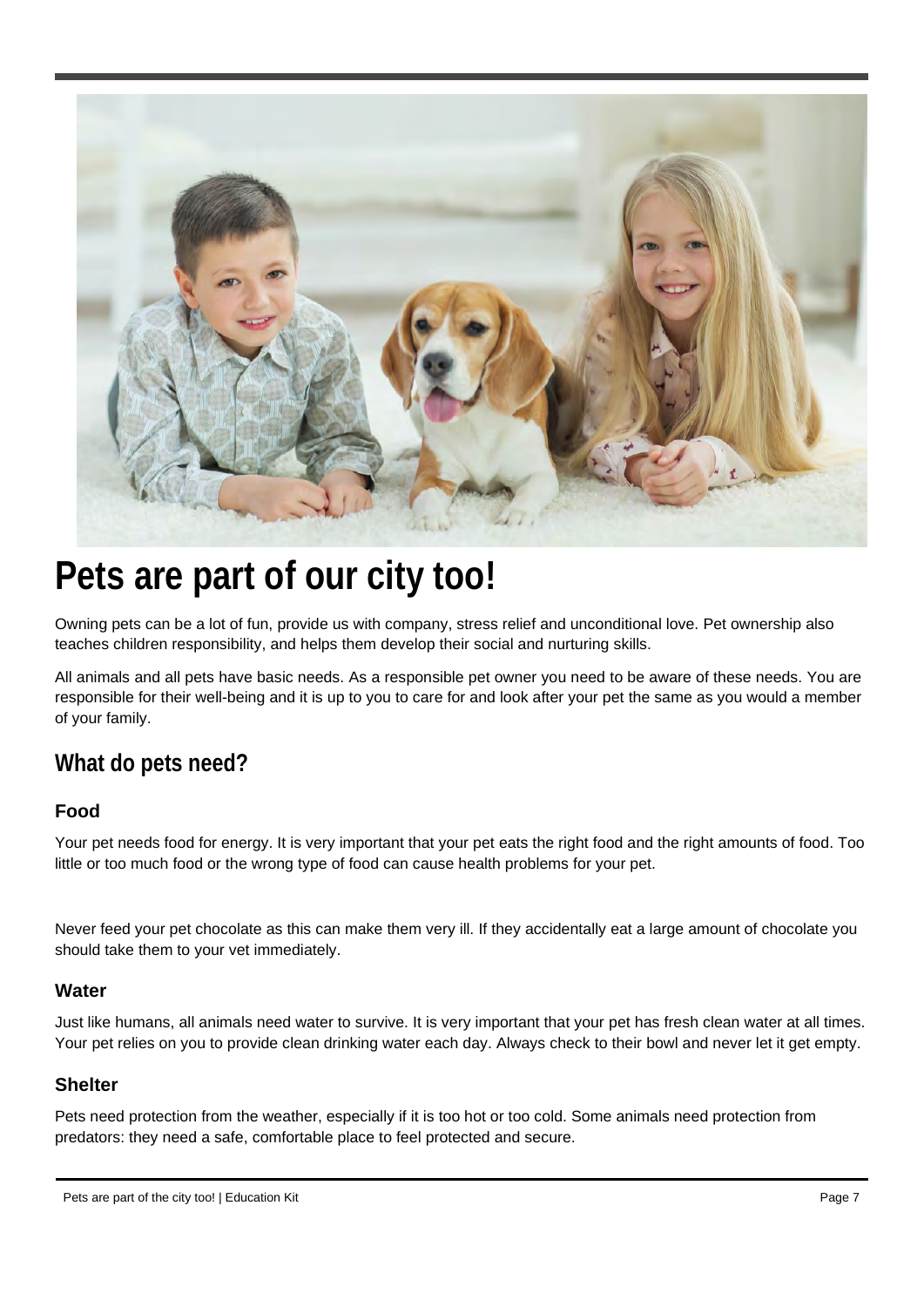#### **Exercise**

Exercise helps to keep your pet healthy and alert. Exercise can be a walk, a game, a run on the beach or a discovery trek in your local area.

Make sure you set aside some time each day to exercise your pet.

#### **Company**

Most pets need the company of others to feel safe and secure. They enjoy animal company and human company.

If your pet doesn't have any company they will soon get bored and anxious. This can lead to destructive behaviour such as chewing shoes, tearing up gardens or annoying the neighbours.

#### **Health and welfare**

Just like us, pets love to be safe, happy and healthy. A healthy pet is usually a happy one.

Your pet will require annual visits to the vet for vaccinations, boosters and general health checks. Your vet can also advise you about parasite prevention. If your pet is looking unwell or behaving differently it is a good idea to take them to a vet.

By making sure your pet has plenty of space, clean conditions, a safe comfortable shelter, food, water and companionship, you are helping them to remain happy.

### **Responsible pet owners**

Apart from the obvious responsibilities of providing food, water, shelter, exercise, companionship and vet care for your pet, there are also many rules and regulations for pet owners. Just like there are rules at school to keep you safe and happy, there are special rules that we need to follow in our community when we own a pet.

Responsible pet ownership involves:

- choosing the right pet for your family's lifestyle
- caring for all aspects of your pet's daily well-being
- complying with the law and ensuring your pet doesn't cause problems in the community

Australian statistics show that around 60% of households have pets. The actions of those households can have a major impact on not just the lives of the animals, but also those of their neighbours, the community and our environment. Owning a dog carries the responsibility of ensuring your dog is not a nuisance or menace to your neighbours and the wider community. All dog owners must comply with a number of local law and environmental health requirements.

Socially responsible pet owners;

- Identify their pets
- Ensure pets are not a nuisance
- Contain pets safely on the property
- Walk dogs on leash and scoop the poop

Pets that are responsibly managed cause few problems and rarely come to the attention of the City. Unfortunately, it is when animals are acquired with little forethought or for the wrong reasons or when they not managed responsibly, problems occur.

Pets are part of the city too! | Education Kit Page 8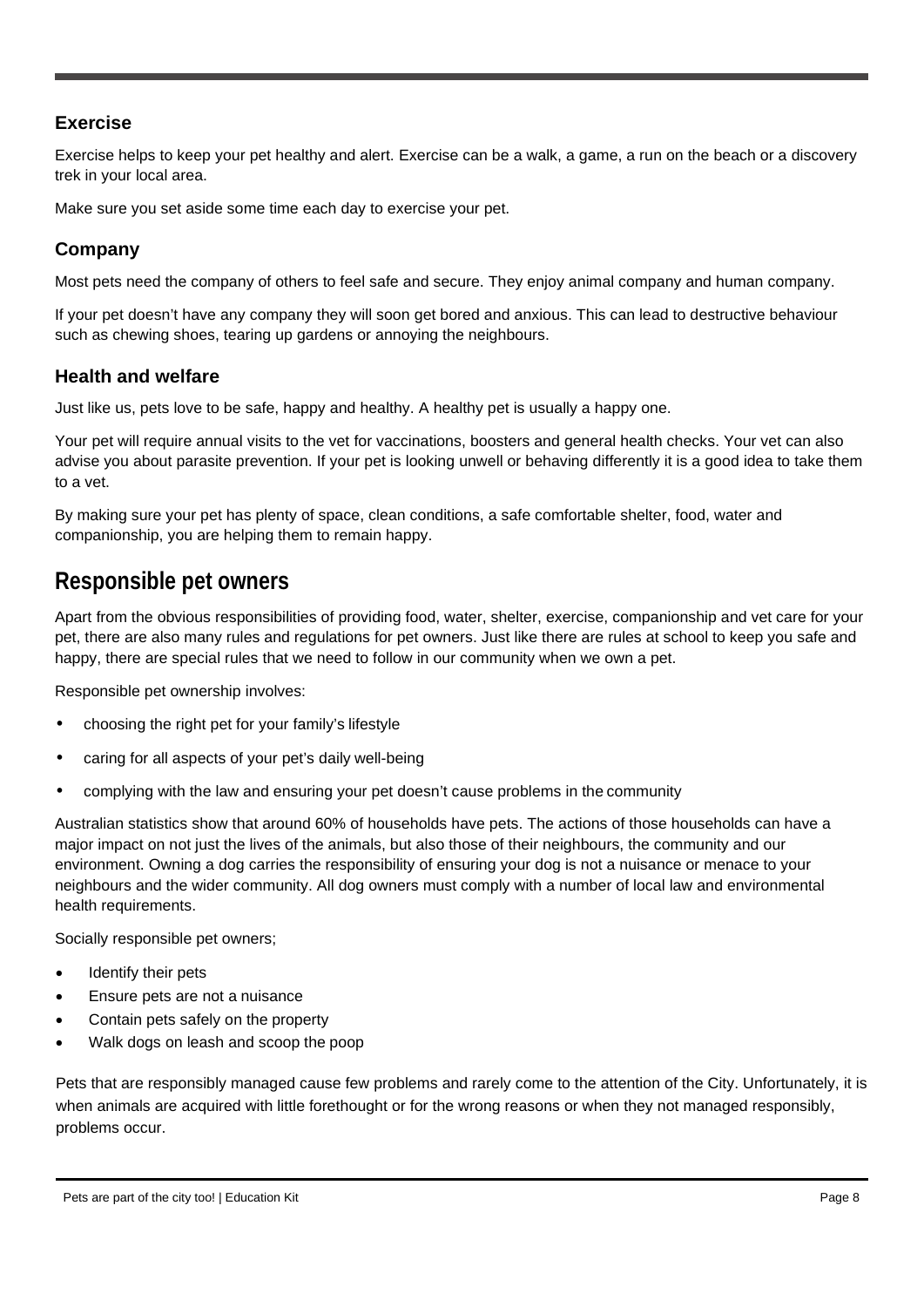#### **Identify pets**

No matter how much people believe that their pet will not get lost, accidents do happen. Storms may blow fences down; visitors may leave a gate open. Pets may take fright when being transported in the car or out walking.

Each year, Animal Management Officers impound more than 3200 lost dogs and 1300 lost cats. Sadly, due to lack of identification only 75% of dogs and 13% of cats can be reunited with their owner.

Losing a beloved pet – even for a few hours – is a very distressing experience for pet and owner alike, but research shows that reuniting pets is much more successful if they can be easily identified.

Dogs and cats should wear a collar and identification tag with the pets name and contact phone number on it at all times. Additionally, dogs must be registered (with Council) and both cats and dogs must be microchipped.

Registration and microchip details are recorded on a database that will be used to reunite pet and owner in the event that a pet gets lost, however, details must be kept current.

Pet registration and microchipping is a legal requirement under the *Animal Management (Cats and Dogs) Act 2008* and you can be fined for not complying.

#### **Microchip**

A microchip is a tiny computer chip about the size of a grain of rice, which has an identification number programmed into it. The microchip is inert, has no battery and uses no energy, and will last for the life of the animal. The microchip is injected under the animal's skin between the shoulder blades (or into the nuchal ligament for horses) and is a simple procedure, which causes no side effects. To identify the animal, a scanner that reads microchip numbers is passed over the animal's skin. The scanned number can then be checked against a register, which provides details of the animal's ownership. A microchip provides a permanent form of identification which can quickly reunite owners with lost or injured pets.

Only authorised implanters (such as registered veterinarians or authorised implanters who have completed the required training) can implant microchips – contact your vet or local council for details.

#### **Registration**

Registration of your dog is compulsory if they are aged three months and over, in accordance with the *Animal Management (Cats and Dogs) Act 2008*. Registered dogs will receive a life-long coded tag that should be worn on the dog's collar at all times.

Why should dog owners register as well as microchip when microchipping will help a lost pet find its way home? While microchipping provides a reunification service, there are many things that microchipping cannot provide that registration does. Your registration fee helps us provide animal management services and facilities that help keep your pets, the community and the environment safe:

- facilities such as dog parks, dog poo dispensers, bags and pounds
- animal management staff to attend to nuisance complaints, investigate dog attacks, patrol parks/beaches/streets, and collect and return stray animals to owners
- events such as pet expos
- information such as responsible pet ownership publications, websites, and online courses
- domestic animal audits (e.g. excess animal permits, breeding facilities, etc)
- management of dangerous and restricted breed dogs
- dog bite prevention education programs
- emergency animal welfare preparedness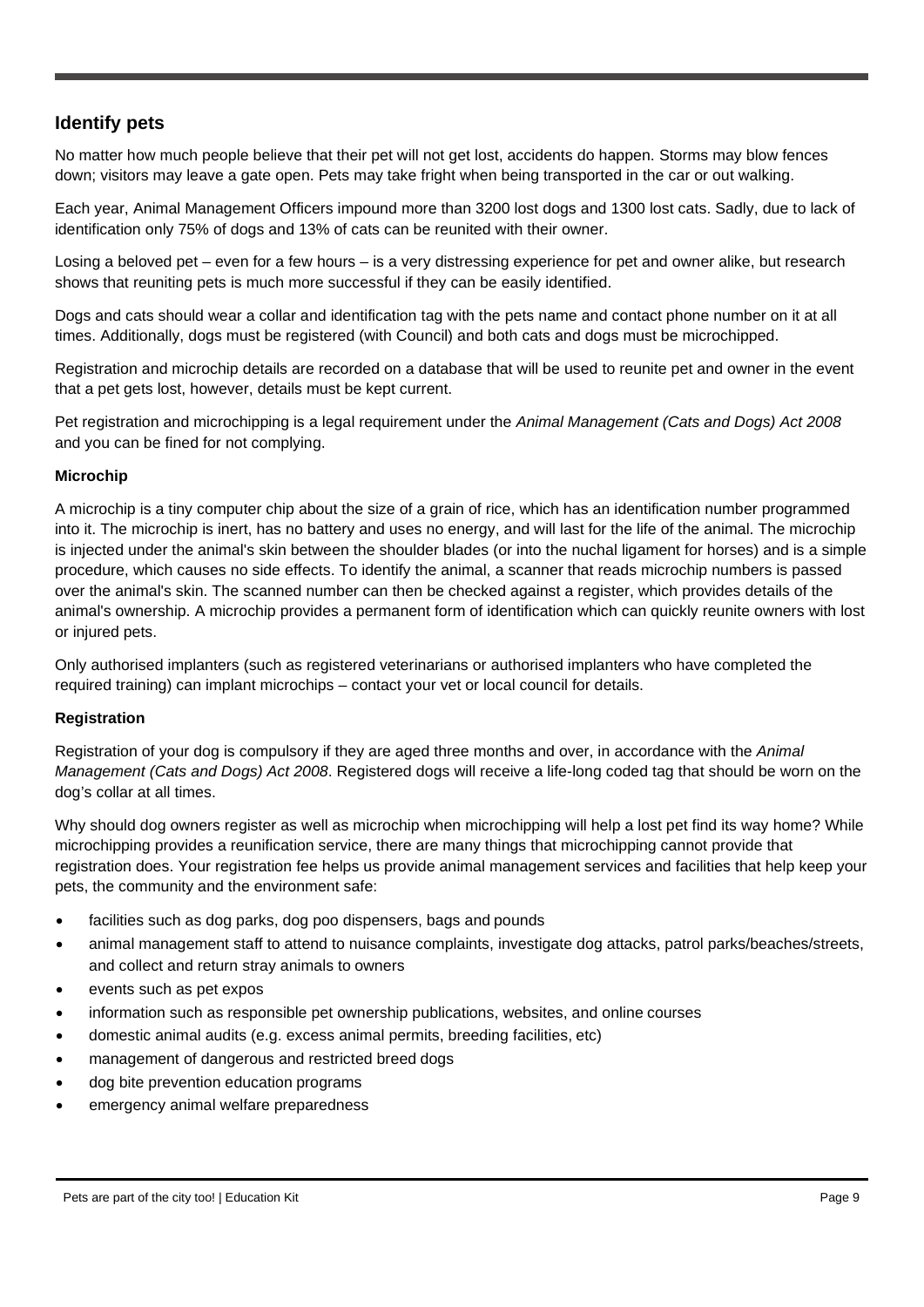#### **Ensure pets are not a nuisance**

As a responsible pet owner, you have an obligation to care for the health and wellbeing of your pet, as well as a duty to ensure their activities don't interfere with your neighbours or the environment.

#### **Noise**

Under the Council of the *City of Gold Coast (Council) Local Law No.12 (Animal Management) 2013*, owners are responsible for ensuring their pet don't cause a noise nuisance. A noise nuisance is a noise that disrupts or inhibits an activity ordinarily carried out.

Many people keep animals for companionship however, noisy pets may greatly reduce the quality of life for neighbours and increase neighbourhood tensions. While barking dogs are the most common problem, other animals such as birds and poultry can also cause a noise nuisance

#### **Odour**

Unpleasant smells caused by inadequate cleaning can also prevent neighbours from enjoying their property.

Failing to clean up after your pet has fouled in an enclosed area can lead to an unpleasant build up which causes flies and smell. Dispose of faeces regularly. Simply bag it, and place in your domestic bin on a daily basis.

Uneaten food scraps, bedding and any other material likely to become offensive (i.e. faeces, soiled bedding and/or litter) needs to be collected at least daily.

#### **Containing pets safely on your property**

All domestic animals must be contained to their property at all times. It is the pet owner's duty to provide a suitable enclosure or fencing to prevent them from escaping.

Wandering pets are in danger of; becoming lost, injury from fights, snakes, ticks or being hit by a car, preying on wildlife, and can annoy neighbours by damaging gardens, destroying private property or fouling footpaths and lawns.

#### **Walking your dog on a leash and scoop the poop**

Any dog that is taken into a public place must be kept on a leash at all times and it remains the dog owner's responsibility to pick up and dispose of the dog's droppings. Even if your dog is well behaved and friendly, you can never know how they may react under unusual circumstances. Therefore City Laws make it compulsory to keep them on a leash.

The City has allocated a large number of parks, reserves and beaches where dogs can be exercised off their leash. Despite areas being zoned off leash, owners need to be vigilant that their dogs do not cause a nuisance to others in the area, and that dogs remain under effective control at all times.

#### **Desex you pet**

If you own a pet and do not intend to breed from it, have it desexed.

Desexed pets make better companions – they can be better behaved, less likely to roam and have reduced risk of getting cancer. Desexing your pet also entitles you to a discount on your council registration fees.

Many cats and dogs are bred by accident, because owners don't get around to desexing their pets. It is possible for cats to breed from as young as four months of age! Thousands of healthy cats and dogs are euthanased (put to sleep) each year in shelters and pounds. This is because not enough homes can be found for them – we have an 'oversupply' of pets.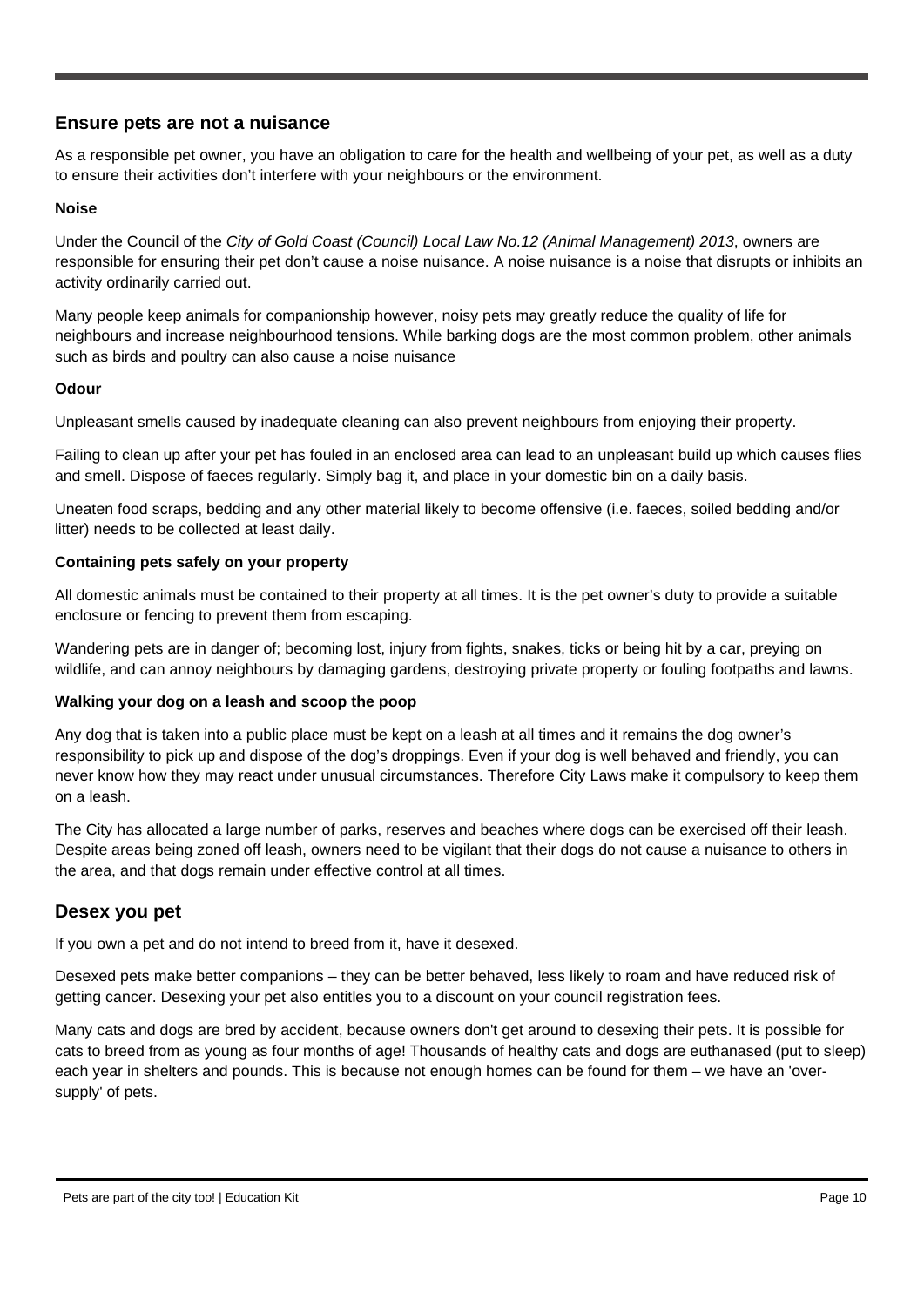

## **Animal Management**

The City of Gold Coast (City) recognises that companion animals play an important role in today's society and wants people to enjoy them, be it for companionship, work, entertainment or sport.

Pets that are responsibly managed cause few problems and rarely come to the attention of the City. Unfortunately, it is when animals are acquired with little forethought or for the wrong reasons or when they're not managed responsibly, problems occur.

Animal Management is a specialised division of the City of Gold Coast tasked to uphold the city's regulations relating to pet ownership and animal management.

While the City has been given the responsibility of administering and enforcing legislation it recognises the need to promote responsible pet ownership and to provide community education programs that allow for changes in community standards.

Thankfully the image of the 'dog catcher' is fading and in its place we have Animal Management Officers whose task is to provide advice, education and assistance and where necessary enforcement of animal management legislation.

Animal Management provides a range of support and practical advice for compliant and safe resolution of any breach of local laws, by;

- providing effective management and a suitable environment for companion animals within thecommunity
- reducing public and environmental nuisance or harm caused by companion animals
- encouraging responsible pet ownership

Pets are part of the city too! | Education Kit Page 11 | Page 11 | Page 11 | Page 11 | Page 11 | Page 11 | Page 11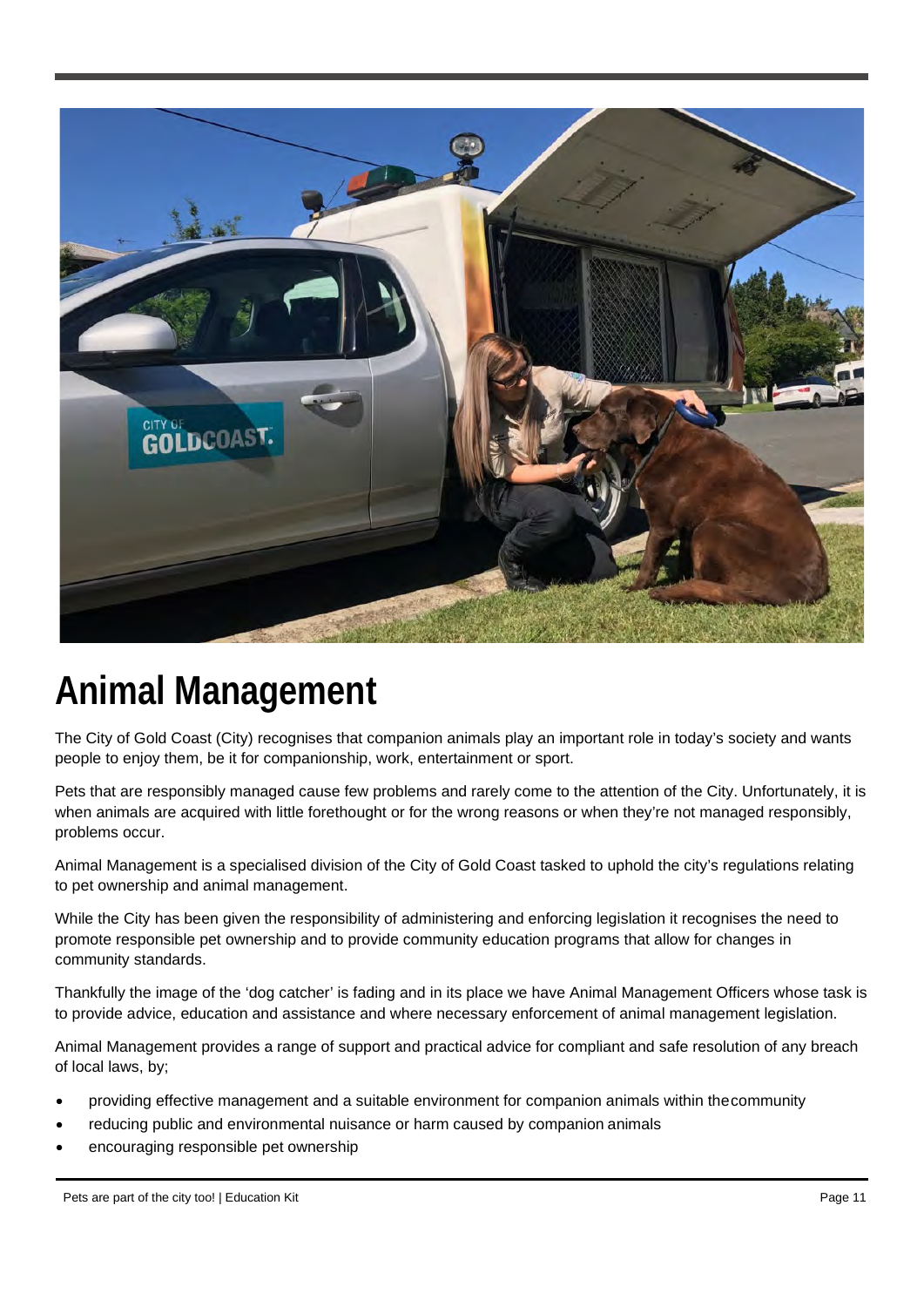#### **Legislation**

There are a number of laws regarding the keeping of animals in place:

- Local Law No.12 (Animal Management) 2013
- Subordinate Local Law No.12 (Animal Management) 2013
- Animal Management (Cats and Dogs) Act 2008
- Animal Management (Cats and Dogs) Regulation 2009
- Land Protection (Pest and Stock Route Management) Act 2002
- Animal Care and Protection Act 2001.

A number of policies and procedures have been developed to ensure the community complies with this legislation. If you keep animals on your property they must be kept in accordance with the City's local laws.

#### **Enforcement of City local laws**

Officers ensure compliance through;

- complaint investigation
- issuing compliance notices/infringements
- commencing legal action
- impounding stray animals
- issuing permits
- patrolling beaches/parks
- educating animal owners

#### **Complaint management**

City of Gold Coast responds to all complaints and customer service requests made regarding companion animals. High risk assessment triggers an immediate response, however a low risk assessment might lead to a resolution through communication. If a person stays in breach of the legislation, the risk increase and inspections may be required to resolve the issue.

#### **Investigation of animal attacks**

People have a right to feel safe in the community and it is the responsibility of pet owners to ensure the protection of others and to keep public areas safe for people to enjoy.

Animal Management investigates all forms of animal attacks;

- gathering evidence such as witness statements
- determining what enforcement action to be taken based on evidence
- providing advice and counselling

For example: A dog may also be declared a dangerous dog (if it is a serious attack) or a menacing dog as a result of an attack. This declaration imposes higher registration fees and restrictions on the keeping of the animal. Penalties for the owner of a dog involved in an attack may also include fines, removal of the dog from the area, seizure or destruction.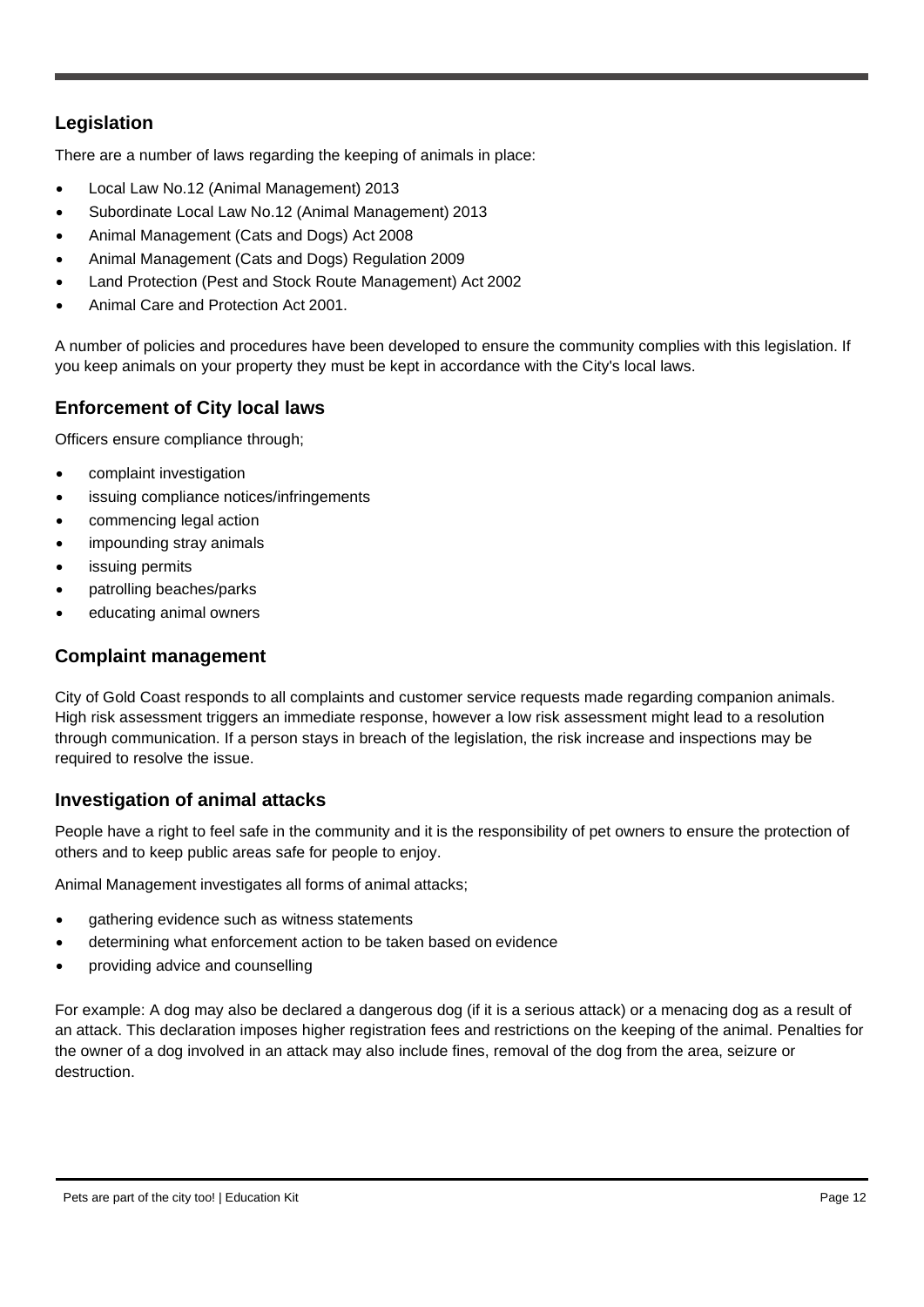#### **Provision of facilities**

The City provides facilities that encourage pet owners to exercise their pets as well as helping keep pets, the community and the environment safe.

- Off leash dog exercise areas (check out the GC DOG PARKS app for locations and facilities)
- Dog waste bag dispenses
- **Pounds**
- Holding facilities

#### **Lost and Found Animals - What happens**

City of Gold Coast's lost and found service helps minimise the risk to our pets and any adverse impact on the community and the environment, by keeping lost animals off the streets.

#### **Found animals**

If you find a lost animal, contain it somewhere safe.

The best way for the animal to be quickly returned to its owner is to call the City of Gold Coast on 07 5581 6664. We can assist by contacting the owner of a dog if it is registered with the City and wearing its registration tag.

If the owner is unable to be contacted, the pet can be taken to the nearest pound. After notifying the owner, registered, microchipped and identified animals will be held for a period of five working days. Unidentified animals are held for a period of three working days.

If the animal's owners have not been located at the end of these periods, the animal may be re-homed by the Animal Welfare League.

#### **Lost animals**

If you have lost an animal, contact the City as soon as possible on 07 5581 7600 to record your animal on our Lost and Found Register. The register is updated daily and includes details of all animals which have been notified to the City as being lost, found or impounded. We will search the register to determine if your animal has been found, however it is recommended you visit the pound to view the animals in person.

Note: if you have reported your animal as lost and it has been found, don't forget to contact us on 07 5581 7600 to remove your animal's details from the register.

Owners of lost animals can also contact the RSPCA, surrounding neighbours, vets and other councils to locate their pet. Another good idea is to place advertisements in local newspapers.

Identified pets are never lost for long.

#### **City pounds**

| Coombabah Pound Shelter Road                    | <b>Stapylton Pound Rossmans Road</b>  |
|-------------------------------------------------|---------------------------------------|
| Phone: 07 5581 7600                             | Phone: 07 3807 0580                   |
| Monday to Friday - 8am to 5.30pm                | Monday to Friday - 8am to 12.30pm     |
| Saturday - 8am to 4.30pm                        | Closed - weekends and public holidays |
| Public holidays - 10am to 2pm                   |                                       |
| Closed - Sundays, Good Friday and Christmas day | Merrimac Holding Pens, Boowaggan Road |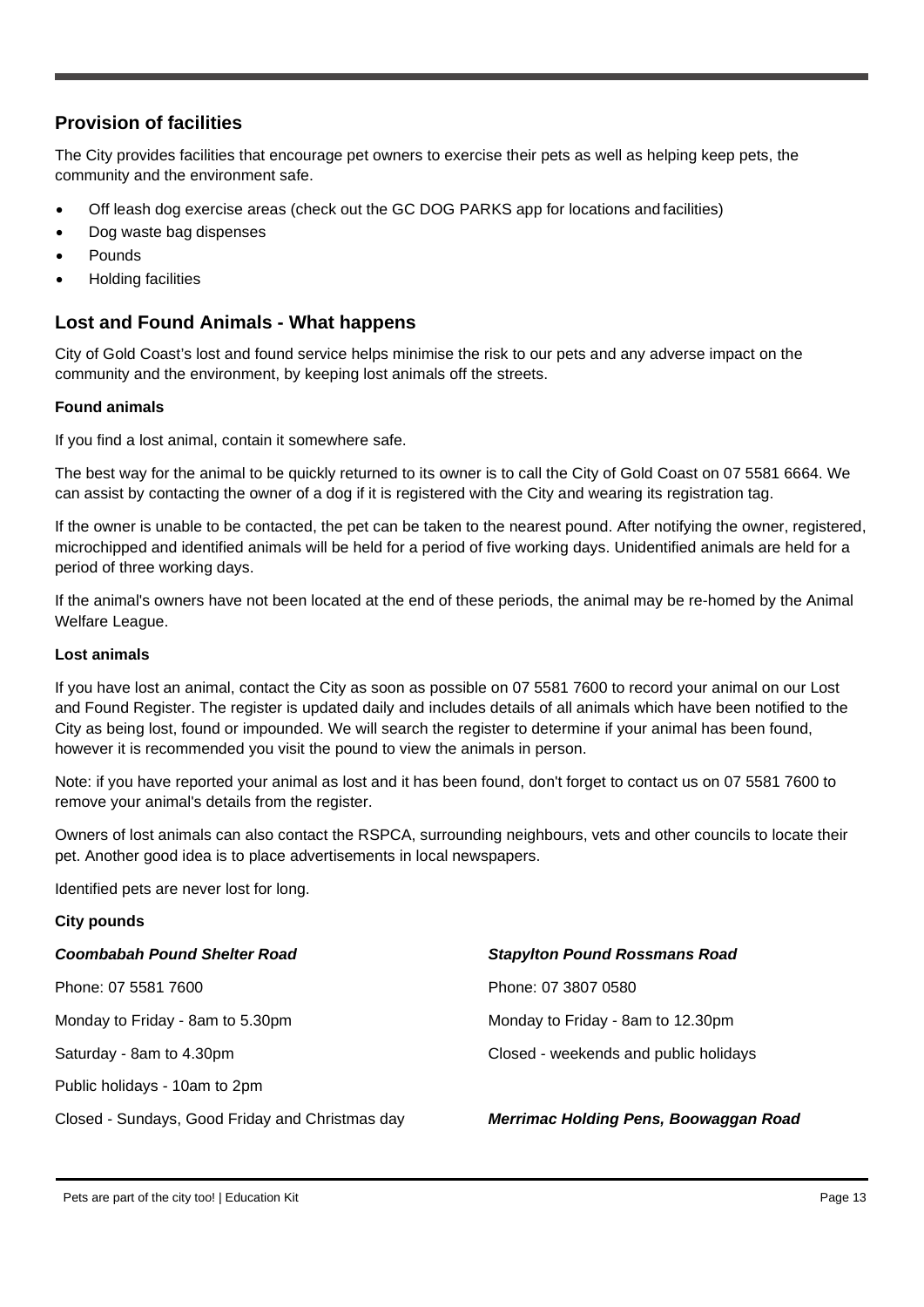When you come to the shelter to collect your pet, you need to show identification. If you are picking the animal up on behalf of its owner, you will need a letter of authority (or verify with the owner over the phone) before the animal can be released.

You need to pay a release fee. Additional fees may be charged to cover the time your pet has spent in the pound. Release fees cover some of the costs associated with the City rescuing your animal and attempting to reunite you with your animal. You will also be required to register your dog if not already registered.

#### **Management of pest animal species**

The City is responsible for managing declared pest animals on City land as well as ensuring that residents manage any pest animals on their land.

Officers are involved in;

- trapping and control of declared pest animals
- monitoring pest animal impacts
- scientific research
- community trapping programs
- educating the community

Declared pest animals in Queensland include: wild dogs, foxes, feral cats, deer and rabbits.

#### **Educating the community**

It's important to get into the community and spread the word about responsible pet ownership and community safety. Here are some of the ways we inform animal owners and promote a positive message;

- delivery of our Pat & Play safely program
- stage show 'Responsible Pet Owners keep our city safe' performed throughout the city
- free 'Pets are part of our city too Education Kit' and resources
- provision of off leash parks in the community gives dogs the chance to stretch their legs and make new friends
- pet giveaways including; leashes, interactive toys, treats and pooch pouches
- workshops and seminars
- support of Gold Coast Pet & Animal Expo, RSPCA Million Paws Walk and other pet friendly community events
- general education via the City website and fact sheets
- increase awareness through other promotional and marketing campaigns

#### **Disaster management**

Our plans and emergency teams ensure we are prepared for a major incident with coordinated, well-rehearsed strategies to lessen the impact.

Companion animal plans are in place for disaster;

- preparedness
- prevention
- response
- **recovery**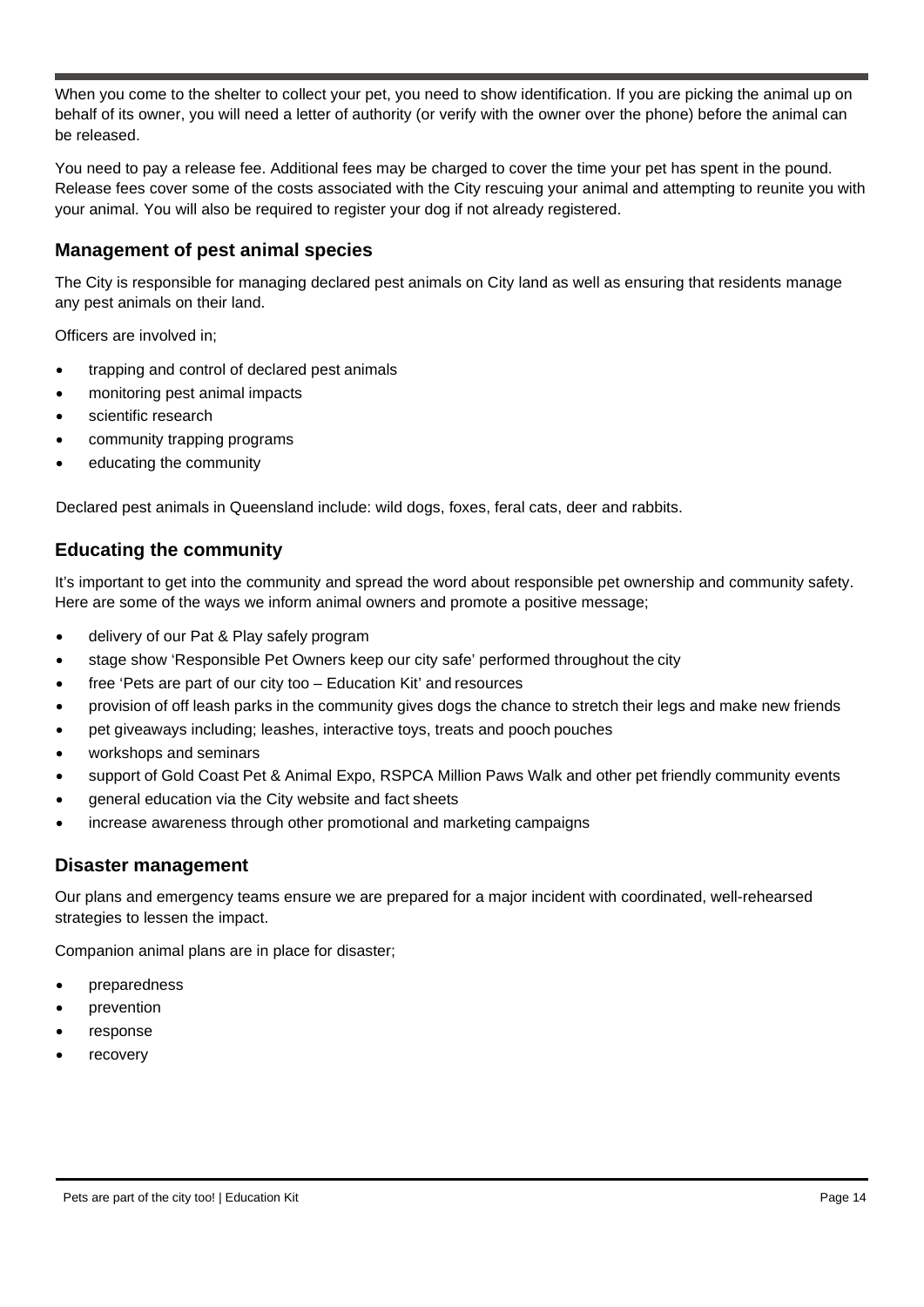## **Teaching and learning activities**

#### **Activity Resources Pet week** Schedule a pet themed week. Incorporate the below activities and more to create an educational, fun filled week all about pets. **Guest speakers** Invite some pet/animal industry representatives to give informative talks and hands on incursions. **Veterinaries** • Wildlife Carers • Animal Trainers • Animal Welfare • Groomers **AWLQ PetSense Program** Developed to help children better understand their cats and dogs for the purpose of preventing injuries. The program was designed for use by teachers, parents as well as children, to help them 'read' dog and cat body language so they are better able to gauge when and when not to approach, pat and play with an animal. <http://www.awlqld.com.au/education/> **RSPCA Qld Education Program** Students and adults can benefit from our humane education programs, with lessons tailored to suit the needs, interests and skill levels of your group. <https://www.rspcaqld.org.au/education> **WOAW** World of Animal Welfare website provides quality RSPCA learning resources including mini units, lessons & activities. <http://www.woaw.org.au/teachers/learnin> g-resources/ **Victor & Victoria's Pet Town** An online learning tool to assist kindergarten and primary school children in responsible pet ownership and dog safety. <https://www.pettown.vic.gov.au/> **We Are Family** A guide to nurturing the child-pet relationship from pregnancy to pre-school, to make the child-pet relationship a safe and fulfilling one. <https://www.wearefamily.vic.gov.au/> **Free Downloads: Posters, Handouts, and More!** Many free, professional-grade, downloadable resources on animal behaviour and training. [http://drsophiayin.com/blog/entry/free](https://cattledogpublishing.com/blog/free-downloads-posters-handouts-and-more/)downloads-posters-handouts-and-more **Living with Wildlife – koalas and dogs** Responsibility of dog owners to ensure that their pets do not injure or kill other animals, including protected wildlife such as the koala. [Cityofgoldcoast.com.au/helpsavekoalas](https://www.goldcoast.qld.gov.au/Council-region/About-our-city/Environment-sustainability/Protecting-our-environment/Species-conservation/Koala-conservation/Help-save-koalas)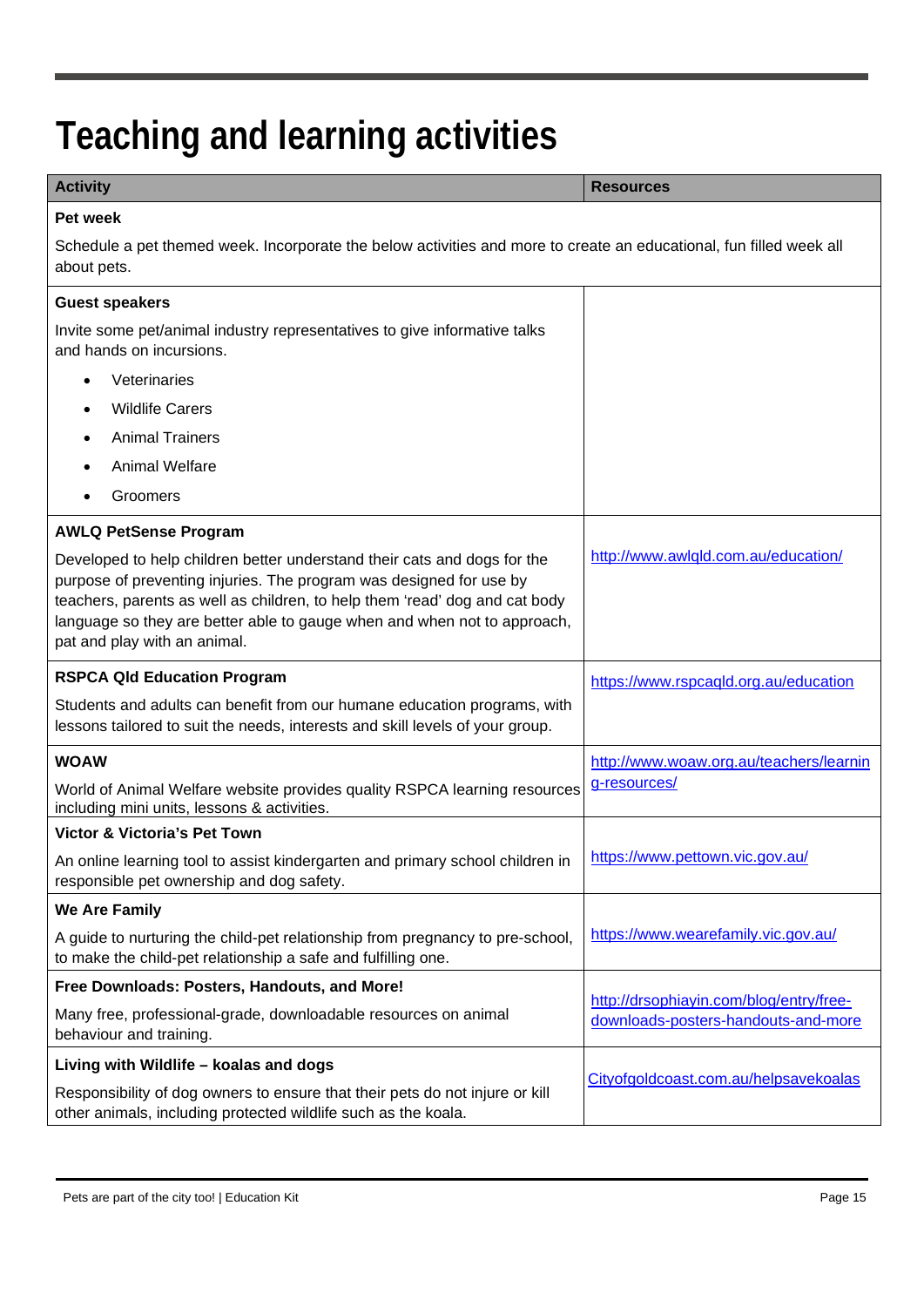| <b>Get reading</b>                                                                                                                                                                                                                                                                             |                                       |
|------------------------------------------------------------------------------------------------------------------------------------------------------------------------------------------------------------------------------------------------------------------------------------------------|---------------------------------------|
| Borrow some pet related books from a City of Gold Coast library or we have<br>thousands of ebooks and eaudiobooks available to read on your screen or<br>download to your computer, smartphone or tablet.                                                                                      | Cityofgoldcoast.com.au/libraries      |
| The Perfect Pet is an amusing story about a girl named Elizabeth who tries<br>to convince her parents that she should have a pet.                                                                                                                                                              |                                       |
| Before reading The Perfect Pet, ask children about the different pets that<br>they have. Make a graph with pictures or names of the different types of<br>pets at the top (dog, cat, lizard, bird, rabbit, snake, fish, horse, etc.) that<br>children have.                                    | The Perfect Pet<br>by Margie Palatini |
| Some children may not have pets, so instead, make a graph of pets that<br>they wish they had. Let their imaginations soar (unicorn, dinosaur, dragon,<br>etc.). Ask questions like: "Why would you want that kind of pet?" "How<br>would you take care of your pet?" "What you feed your pet?" |                                       |
|                                                                                                                                                                                                                                                                                                |                                       |

#### **Amazing Animals**

Write the following words on the board for use as column headers: fin, claw, feather, ears, fur etc. Make sure children understand what each is and what it is used for. Using a selection of animal pictures ask students to group animals with similar traits.

#### **What do they need?**

Ask students to name some things that all children need to be happy and healthy and add photos to the board. Answers should include food, water, a home, someone to love them, someone to teach them, exercise, playtime, doctor visits, and grooming. Next, ask students to name things that pets need to be happy and healthy. Guide them in understanding that pets need many of the same things we do. Everything listed in the first step (above) would apply to pets.

#### **Guess the Pet Game**

Cut pictures of animals (2 of each animal) out of magazines or coloring books. Pin one picture on each child's back. Have children move around the room behaving like the picture of the animal on their back. The object is for the children to locate their matching animal.

#### **Obedience School**

Have children pretend to be dogs. As a few dog commands are called out (fetch, sit, lie down, roll over, bark, beg, come, etc.), have children act them out.

| <b>Pet Emergency Plan</b>                                                | https://getready.qld.gov.au/            |
|--------------------------------------------------------------------------|-----------------------------------------|
| This advertisement is designed to ensure pet owners are well prepared to | https://www.youtube.com/watch?v=rLjVolU |
| protect their pets in emergencies, particularly during bushfires.        | <b>lpNg</b>                             |